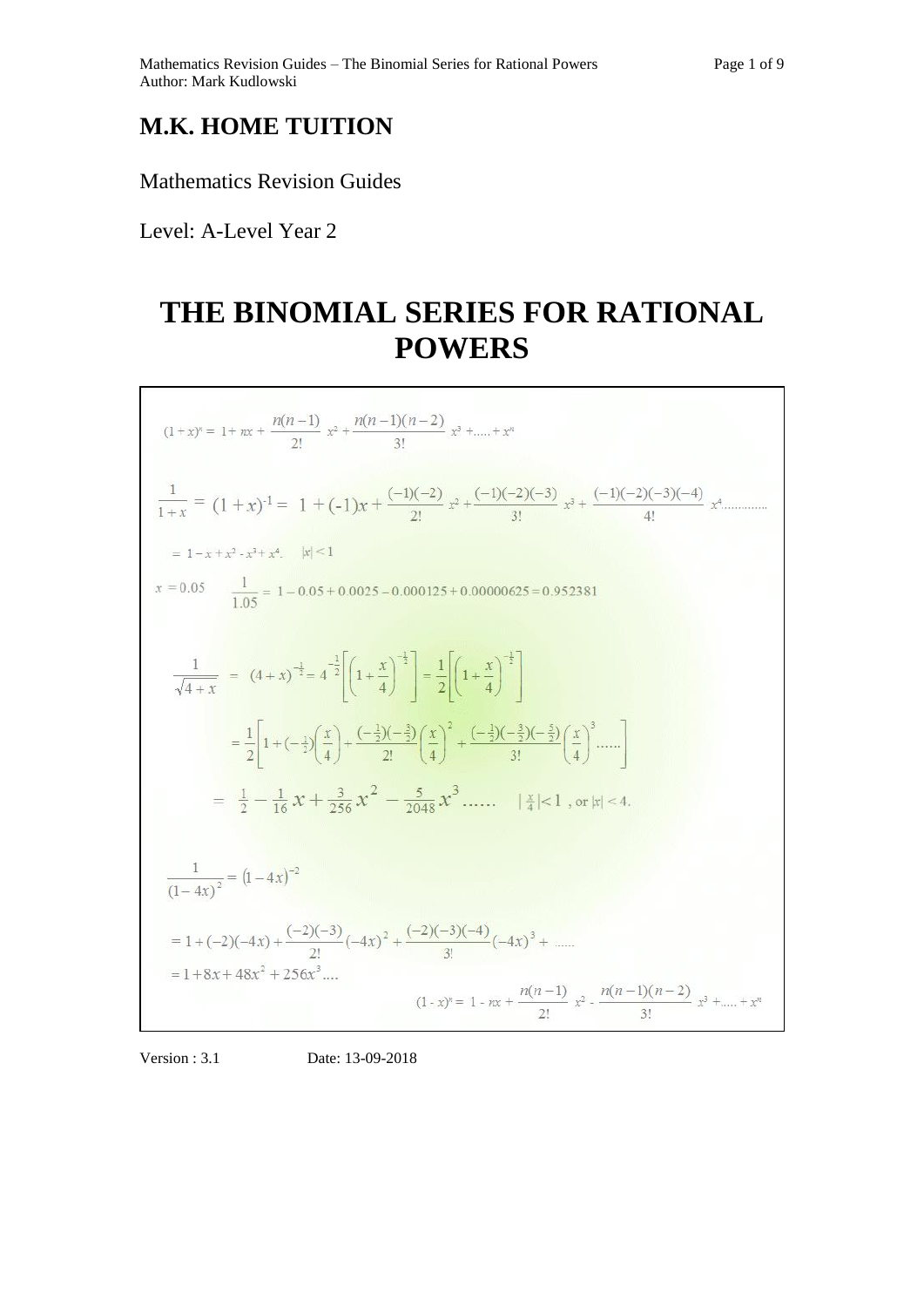## **THE BINOMIAL SERIES FOR RATIONAL** *n.*

To recap, the general binomial expansion for  $(a + b)^n$ , where *n* is a positive integer, is

$$
(a+b)^n = a^n + \binom{n}{1}a^{n-1}b + \binom{n}{2}a^{n-2}b^2 + \binom{n}{3}a^{n-3}b^3 + \dots + b^n
$$

or

$$
(a+b)^n = a^n + na^{n-1}b + \frac{n(n-1)}{2!}a^{n-2}b^2 + \frac{n(n-1)(n-2)}{3!}a^{n-3}b^3 + \dots + b^n
$$

Notice the pattern here: powers of *a* decrease from *n* to zero, powers of *b* increase from zero to *n*, and in each term there is a binomial coefficient multiplier with a factorial denominator and a product of a series of numbers in the numerator.

Recall factorials:  $1! = 1$ ;  $2! = 2 \times 1 = 2$ ;  $3! = 3 \times 2 \times 1 = 6$ ;  $4! = 4 \times 3 \times 2 \times 1 = 24$  and so forth.

Substituting  $(1 + x)^n$  for  $(a + b)^n$  we have

$$
(1+x)^n = 1 + \binom{n}{1}x + \binom{n}{2}x^2 + \binom{n}{3}x^3 + \dots + x^n
$$

or

$$
(1+x)^n = 1 + nx + \frac{n(n-1)}{2!}x^2 + \frac{n(n-1)(n-2)}{3!}x^3 + \dots + x^n
$$

This expression is simpler than the previous one, because all powers of 1 are equal to 1 itself.

Finally, substituting  $(1 - x)^n$  for  $(1 + x)^n$  in the last expression we have

$$
(1-x)^n = 1 - \binom{n}{1}x + \binom{n}{2}x^2 - \binom{n}{3}x^3 + \dots + (-x)^n
$$

or

$$
(1-x)^n = 1 - nx + \frac{n(n-1)}{2!} x^2 - \frac{n(n-1)(n-2)}{3!} x^3 + \dots + (-x)^n
$$

The terms in odd powers of *x* have their sign reversed – think of  $(1 - x)$  as  $(1 + (-x))$ .

If *n* is a positive integer, the series will terminate at the  $x^n$  term, since the numerator of the fractional representation of the binomial coefficient will have a zero term in it, and as multiplying by 0 gives 0, this term and all subsequent ones will vanish.

However, the formulae for  $(1 + x)^n$  and  $(1 - x)^n$  can also be used for all other rational *n*, giving an infinite series. Provided *x* lies within certain limits, the series will converge, in other words, the terms will become smaller as we move from left to right.

A series of the form  $(1 + x)^n$  converges, i.e. the expansion is valid, when  $|x| < 1$ .

If the second term of the binomial is  $kx$  where  $k$  is a non-zero constant, the limits of convergence are  $|kx| < 1$ , or  $|x| <$ *k* 1 .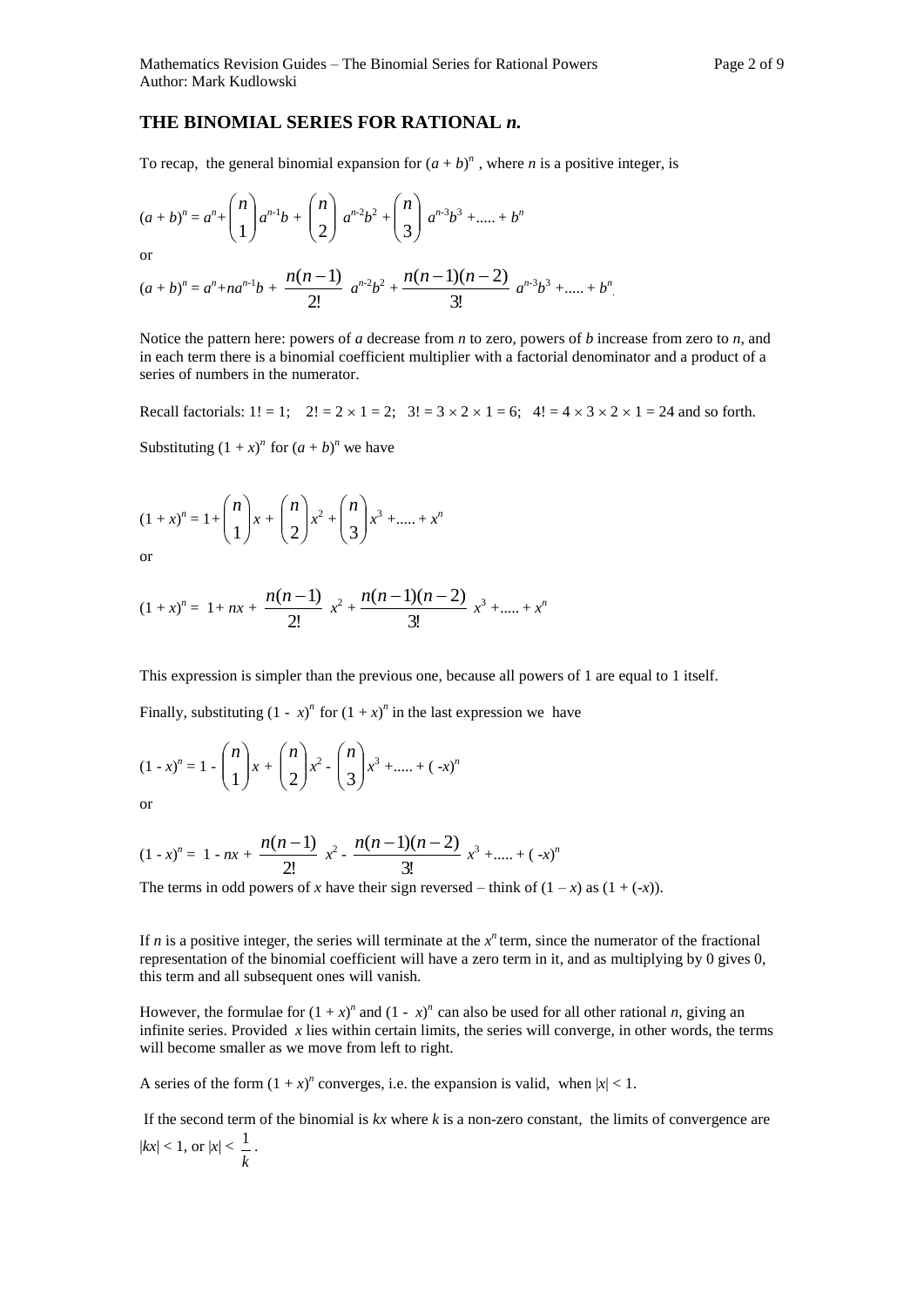**Example(1):** Expand  $\frac{1}{1+x}$  $\frac{1}{2}$  up to the term in  $x^4$  and state the values for which the expansion is valid. Use the result to find the value of 1.05  $\frac{1}{1}$  to 6 decimal places.

The expression can be written as  $(1+x)^{-1}$  and therefore its binomial expansion is

$$
(1+x)^{-1} = 1 + (-1)x + \frac{(-1)(-2)}{2!}x^2 + \frac{(-1)(-2)(-3)}{3!}x^3 + \frac{(-1)(-2)(-3)(-4)}{4!}x^4 + \dots
$$

This expansion is valid and convergent for  $|x| < 1$ .

When  $x = 0.05$ , the series sums to  $1 - 0.05 + 0.0025 - 0.000125 + 0.00000625 = 0.952381$  to 6 d.p. Note that for examination purposes, questions will usually be restricted only to the term in  $x^2$  or  $x^3$ .

**Example(2):** Expand  $\frac{1}{(1+2x)^2}$ 1  $+2x$ up to the term in  $x^3$ , stating the values for which the expansion is valid. Use the result to estimate  $\frac{1}{(1.06)^2}$  $\frac{1}{1}$  to 4 decimal places.

The expression can be written as  $(1 + 2x)^{-2}$  and therefore its binomial expansion is

$$
1 + (-2)(2x) + \frac{(-2)(-3)}{2!} (2x)^2 + \frac{(-2)(-3)(-4)}{3!} (2x)^3 + \dots
$$

or  $1 - 4x + 12x^2 - 32x^3$  ....

This expansion is valid and convergent for  $|2x| < 1$ , or  $|x| < \frac{1}{2}$ .

When  $1 + 2x = 1.06$ ,  $2x = 0.06$ , and therefore  $x = 0.03$ . Substituting  $x = 0.03$  in the expansion, we have  $1 - 4(0.03) + 12(0.03)^2 - 32(0.03)^3$  ... or  $1 - 0.12 + 0.0108 - 0.000864 = 0.8899$  to 4 d.p.

**Example (3):** In trigonometry, the approximation  $\sin x \approx x$  is valid for small angles. By using the identity  $\cos^2 x + \sin^2 x = 1$ , show by binomial expansion that a small-angle approximation to cos *x* is cos  $x \approx 1 - \frac{1}{2}x^2$ .

By taking  $\sin x \approx x$  and using the identity  $\cos^2 x + \sin^2 x = 1$ , then  $\cos^2 x \approx 1 - x^2$  and  $\cos x = \sqrt{(1 - x^2)}$ .

In binomial expansion, 
$$
\sqrt{1-x^2} = (1-x^2)^{\frac{1}{2}} = 1 + \frac{1}{2}(-x^2) + \frac{(\frac{1}{2})(-\frac{1}{2})}{2!}(-x^2)^2
$$
......

 $= 1 - \frac{1}{2}x^2$  $1 - \frac{1}{2}x^2$ , disregarding all terms beyond the second one.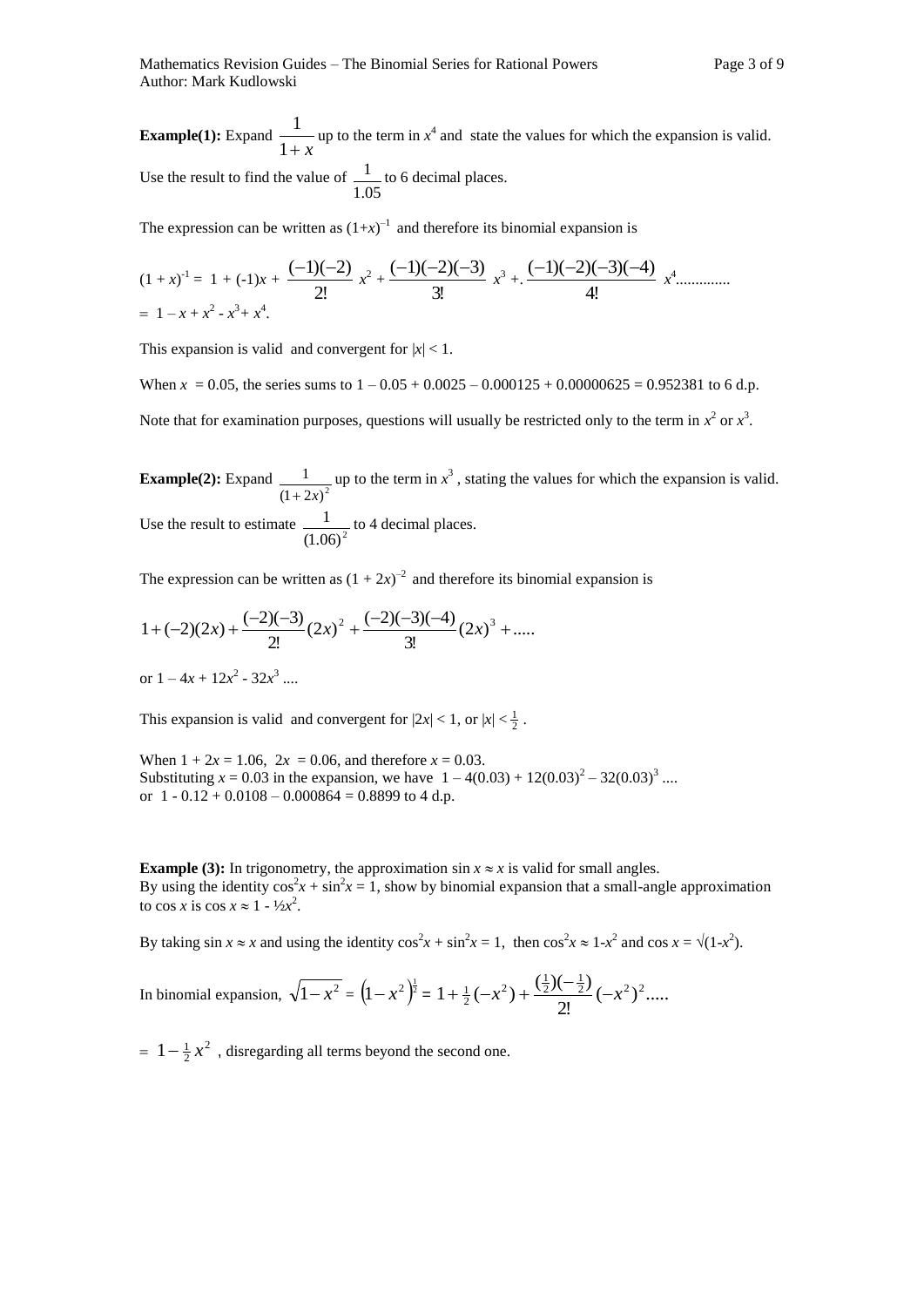Sometimes, we may need algebraic manipulation to put the expression 'into shape', i.e as some multiple of  $(1 + x)^n$  or  $(1 - x)^n$ .

**Example(4):** Expand  $\sqrt{1-x}$  up to the term in  $x^3$ , stating the values for which the expansion is valid. Use the result to find the value of  $\sqrt{24}$  to 5 decimal places. (Hint: 24 = 25 × 0.96) The expression can be written as  $(1-x)^{\frac{1}{2}}$  and therefore its binomial expansion is

$$
(1-x)^{\frac{1}{2}} = 1 - \frac{1}{2}x + \frac{(\frac{1}{2})(-\frac{1}{2})}{2!}x^2 - \frac{(\frac{1}{2})(-\frac{1}{2})(-\frac{3}{2})}{3!}x^3 + \dots
$$
 or treat as  

$$
(1-x)^{\frac{1}{2}} = 1 + \frac{1}{2}(-x) + \frac{(\frac{1}{2})(-\frac{1}{2})}{2!}(-x)^2 + \frac{(\frac{1}{2})(-\frac{1}{2})(-\frac{3}{2})}{3!}(-x)^3 + \dots
$$

 $= 1 - \frac{1}{2}x - \frac{1}{8}x^2 - \frac{1}{16}x^3...$  $-\frac{1}{2}x - \frac{1}{8}x^2 - \frac{1}{16}x$ 

(The binomial coefficients are more awkward here because of the fractions)

This expansion is valid and convergent for  $|x| < 1$ .

To find  $\sqrt{24}$ , we cannot substitute  $x = -23$  and say  $\sqrt{1 - (-23)}$ , as the series is only valid for  $|x| < 1$ .

We can, though, manipulate surds to give  $\sqrt{24} = \sqrt{25 \times 0.96} = \sqrt{25} \sqrt{0.96} = 5 \sqrt{0.96}$ .

Now we can calculate  $\sqrt{0.96}$  by substituting  $x = 0.04$  (to give 1- $x = 0.96$ ) into the binomial series, since *x* now is within the valid range for expansion.

$$
\sqrt{0.96} \approx 1 - \frac{1}{2}(0.04) - \frac{1}{8}(0.0016) - \frac{1}{16}(0.000064)
$$

 $\approx 1 - 0.02 - 0.0002 - 0.000004 \approx 0.979796.$ 

Multiplying the result by 5 gives  $\sqrt{24} = 4.89898$  to 5 decimal places.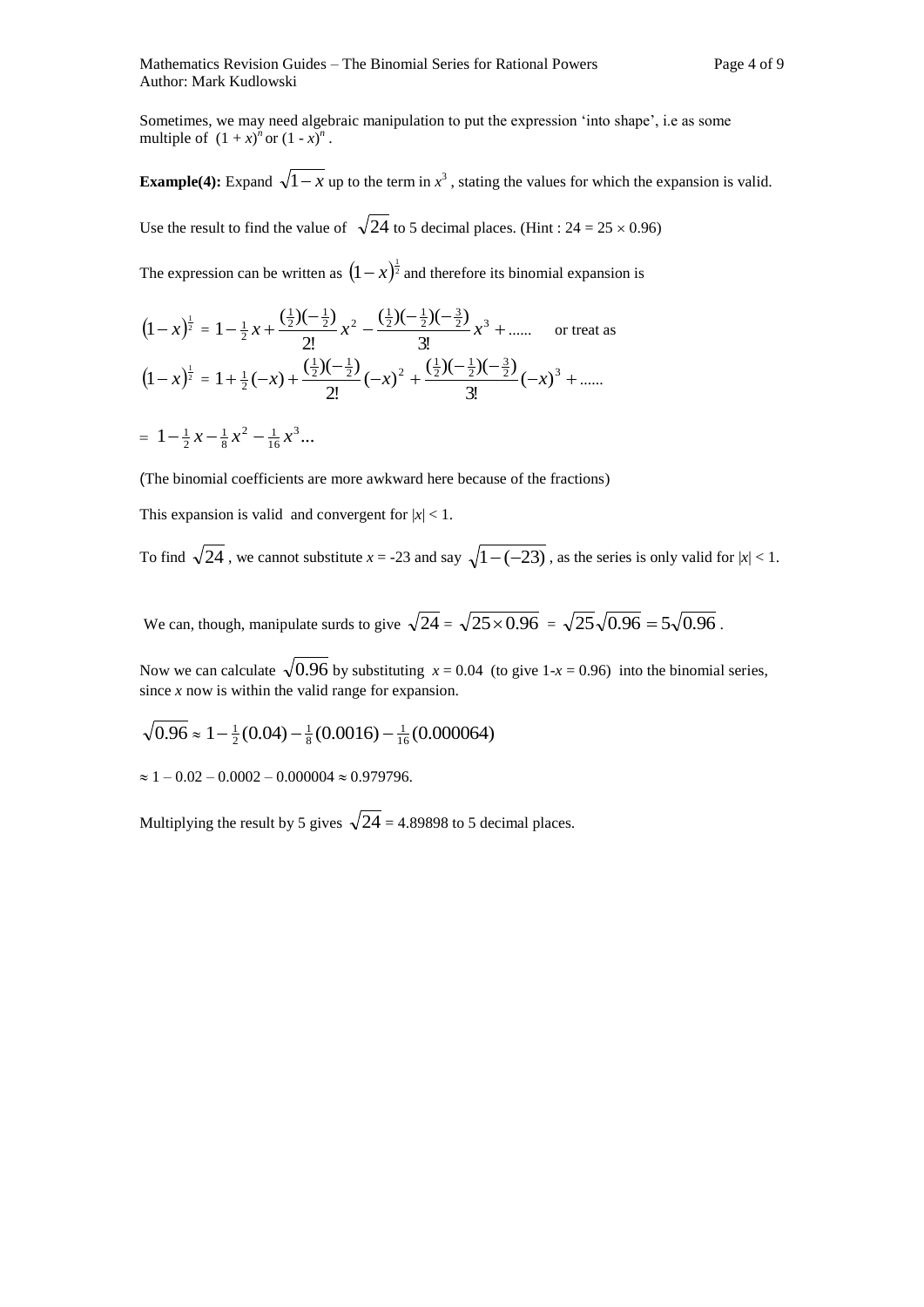**Example(5):** Expand  $4 + x$  $\frac{1}{\sqrt{1-\mu}}$  up to the term in  $x^3$ , stating the values for which the expansion is valid.

Firstly, 
$$
\frac{1}{\sqrt{4+x}}
$$
 is the same as  $(4+x)^{-\frac{1}{2}}$ 

The expression inside the square root sign is not of the correct format  $(1 + x)$  for substituting into the binomial expansion, so we have to take out a factor of 4 as follows :

Because 
$$
(4 + x) = 4\left(1 + \frac{x}{4}\right)
$$
, we can say  $(4 + x)^{-\frac{1}{2}} = \left(4\left(1 + \frac{x}{4}\right)\right)^{-\frac{1}{2}}$   
=  $4^{-\frac{1}{2}}\left[\left(1 + \frac{x}{4}\right)^{-\frac{1}{2}}\right]$  (recall laws of indices !) =  $\frac{1}{2}\left[\left(1 + \frac{x}{4}\right)^{-\frac{1}{2}}\right]$ .

We now have the all-important 1 as the first term, so we can carry out the expansion :

$$
\frac{1}{2}\left[ (1+\frac{x}{4})^{-\frac{1}{2}} \right] = \frac{1}{2} \left[ 1+(-\frac{1}{2})(\frac{x}{4}) + \frac{(-\frac{1}{2})(-\frac{3}{2})}{2!}(\frac{x}{4})^{2} + \frac{(-\frac{1}{2})(-\frac{3}{2})(-\frac{5}{2})}{3!}(\frac{x}{4})^{3} + \cdots \right]
$$

 $=\frac{1}{2} - \frac{1}{16}x + \frac{3}{256}x^2 - \frac{5}{2048}x^3$ ......  $\frac{1}{2} - \frac{1}{16}x + \frac{3}{256}x^2 - \frac{5}{2048}x^3$ ...... (Do not forget the external factor of  $\frac{1}{2}$ ).

This expansion is valid and convergent for  $\left| \frac{x}{4} \right| < 1$ , or  $|x| < 4$ .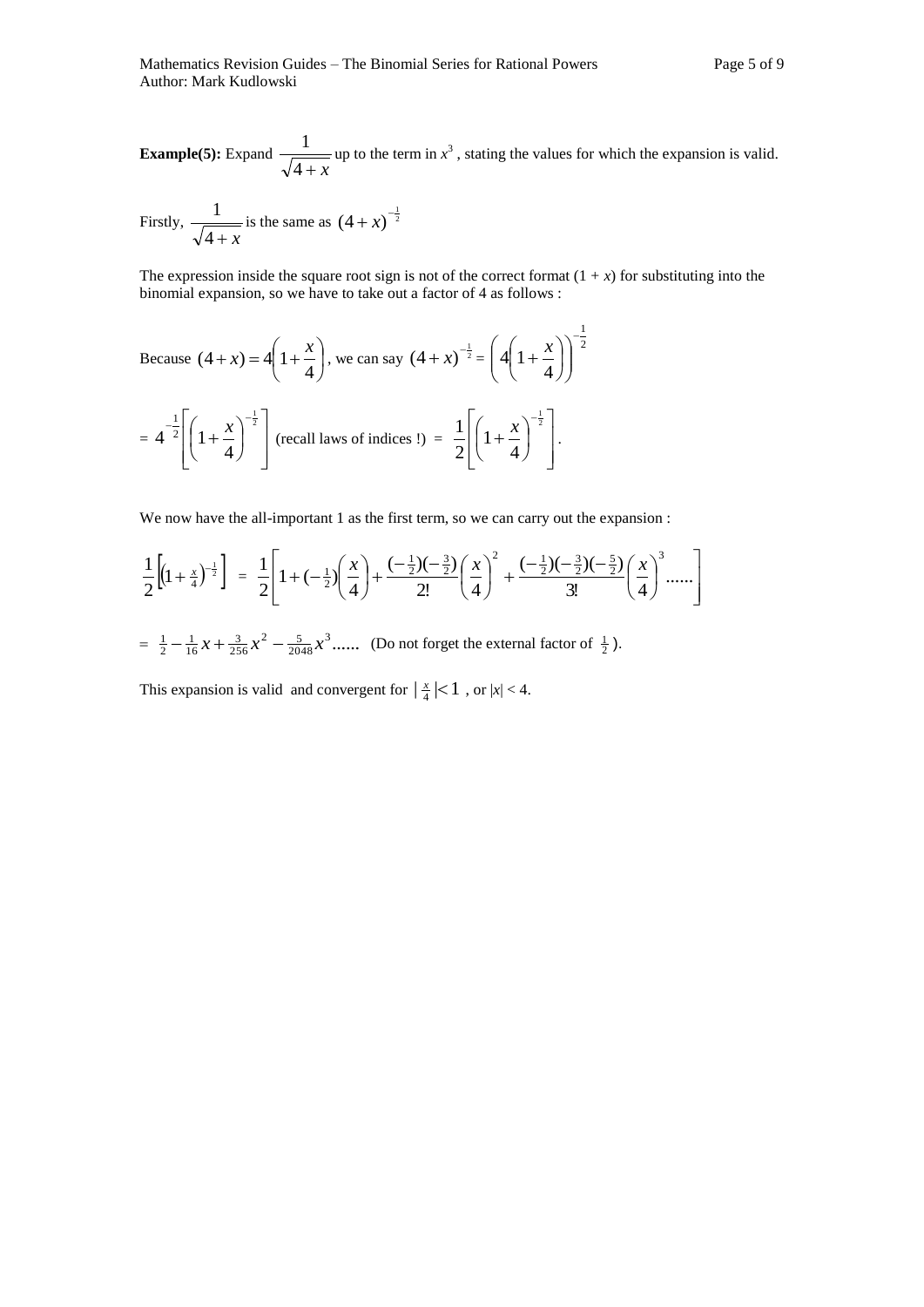## **Example (6):**

i) Expand  $\frac{1}{(1-4x)^2}$ 1  $-4x$ in ascending powers of  $x$ , up to and including the term in  $x^3$ .

ii) Find the coefficient of 
$$
x^2
$$
 in the expansion of  $\frac{(1+3x)^2}{(1-4x)^2}$ .

i) 
$$
\frac{1}{(1-4x)^2} = (1-4x)^{-2}
$$

$$
= 1 + (-2)(-4x) + \frac{(-2)(-3)}{2!}(-4x)^{2} + \frac{(-2)(-3)(-4)}{3!}(-4x)^{3} + \dots
$$

$$
= 1 + 8x + 48x^2 + 256x^3 \dots
$$

ii) Multiplying the expansion in i) by  $(1+3x)^2$  gives the result

$$
(1+8x+48x^2+256x^3....)(1+6x+9x^2).
$$

The combinations of terms contributing to the quadratic term in the product are  $(1 \times 9x^2)$ ,  $(8x \times 6x)$  and  $(48x^2 \times 1)$ . Their sum is  $(9 + 48 + 48) x^2$  or 105  $x^2$ .

 $\therefore$  the coefficient of  $x^2$  in the expansion of  $\frac{(1+3x)}{(1-4x)^2}$ 2  $(1 - 4x)$  $(1 + 3x)$ *x x*  $\overline{a}$  $\frac{(+3x)^2}{\sqrt{2}}$  is 105.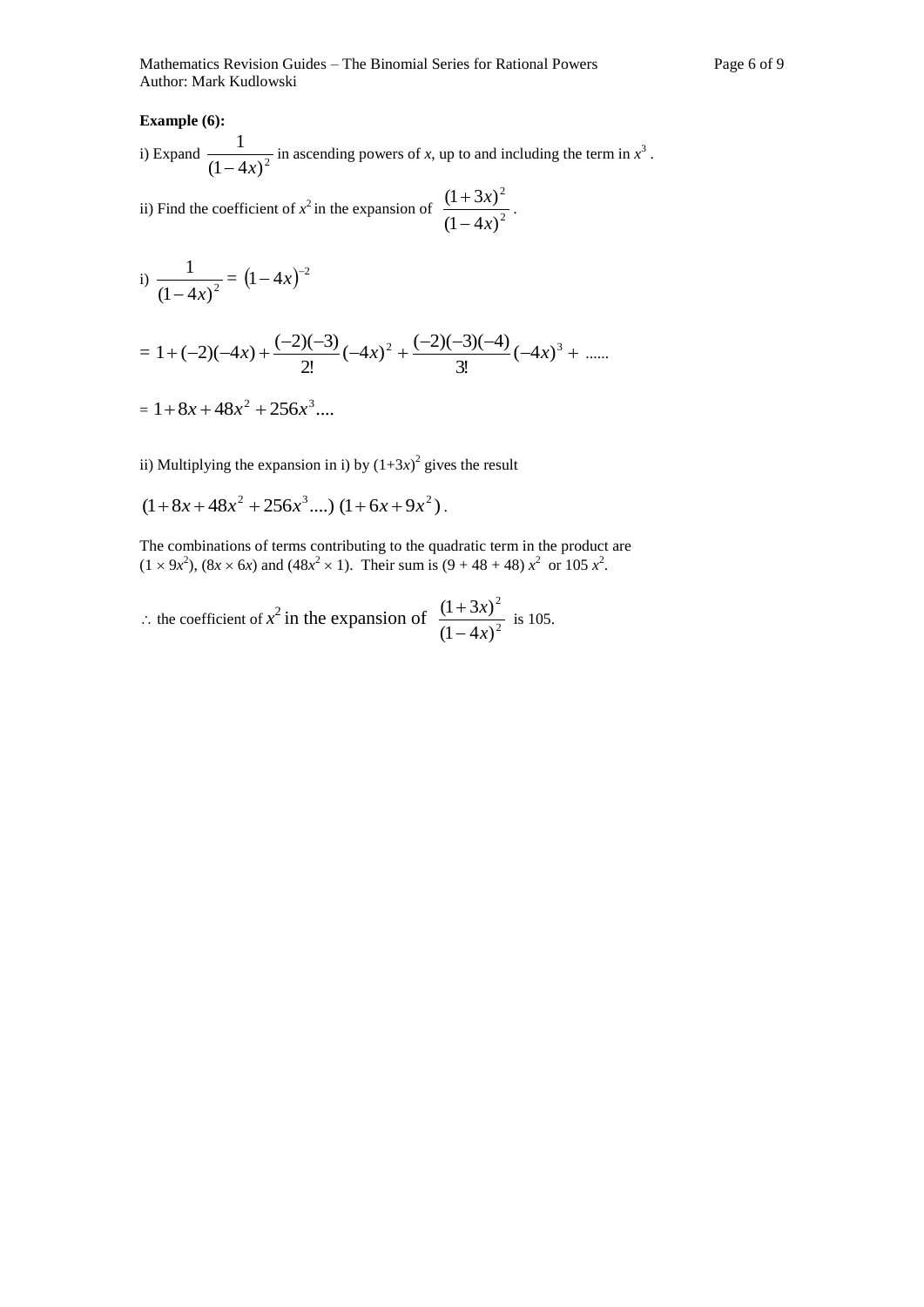**Example (7):** In the section "Partial Fractions", we resolved the expression

$$
\frac{4x+5}{(x-1)(x+2)^2}
$$
 into partial fractions as  $\frac{1}{x-1} - \frac{1}{x+2} + \frac{1}{(x+2)^2}$ .

An examination question could continue as follows:

i) Use the formula for the sum to infinity of a geometric series to show that the binomial expansion of 1 1  $\frac{1}{x-1}$  forms the series  $-1-x-x^2-x^3....$ 

ii) Show that the expression  $\frac{1}{x+2}$ 1  $\frac{1}{x+2}$  is equivalent to 1 2 1 2  $1\binom{x}{1}$  $\overline{\phantom{a}}$ J  $\left(1+\frac{x}{2}\right)$  $\setminus$  $\left(1+\frac{x}{x}\right)^{-1}$  and hence find the binomial expansion of  $\frac{1}{x+2}$ 1  $\frac{1}{x+2}$  up to and including the term in  $x^3$ .

iii) Using similar reasoning to part ii), find the binomial expansion of  $\frac{1}{(x+2)^2}$ 1  $\frac{1}{(x+2)^2}$  up to and including the term in  $x^3$ .

iv) Hence show that the binomial expansion (to the term in  $x^3$ ) of  $\frac{-\pi x + 3}{(x-1)(x+2)^2}$  $4x + 5$  $-1(x +$  $\ddot{}$  $(x-1)(x)$ *x*

can be expressed as  $-\frac{1}{2}(20+16x+15x^2+17x^3)$ 16  $-\frac{1}{\sqrt{2}}(20+16x+15x^2+17x^3)$ 

v) Hence use the series from iv) to find the value of  $\frac{1}{(x-1)(x+2)^2}$  $4x + 5$  $-1(x +$  $^{+}$  $(x-1)(x)$  $\frac{x+5}{x^2}$  when  $x = 0.01$ .

vi) State the range of values of *x* for which the expansion is valid.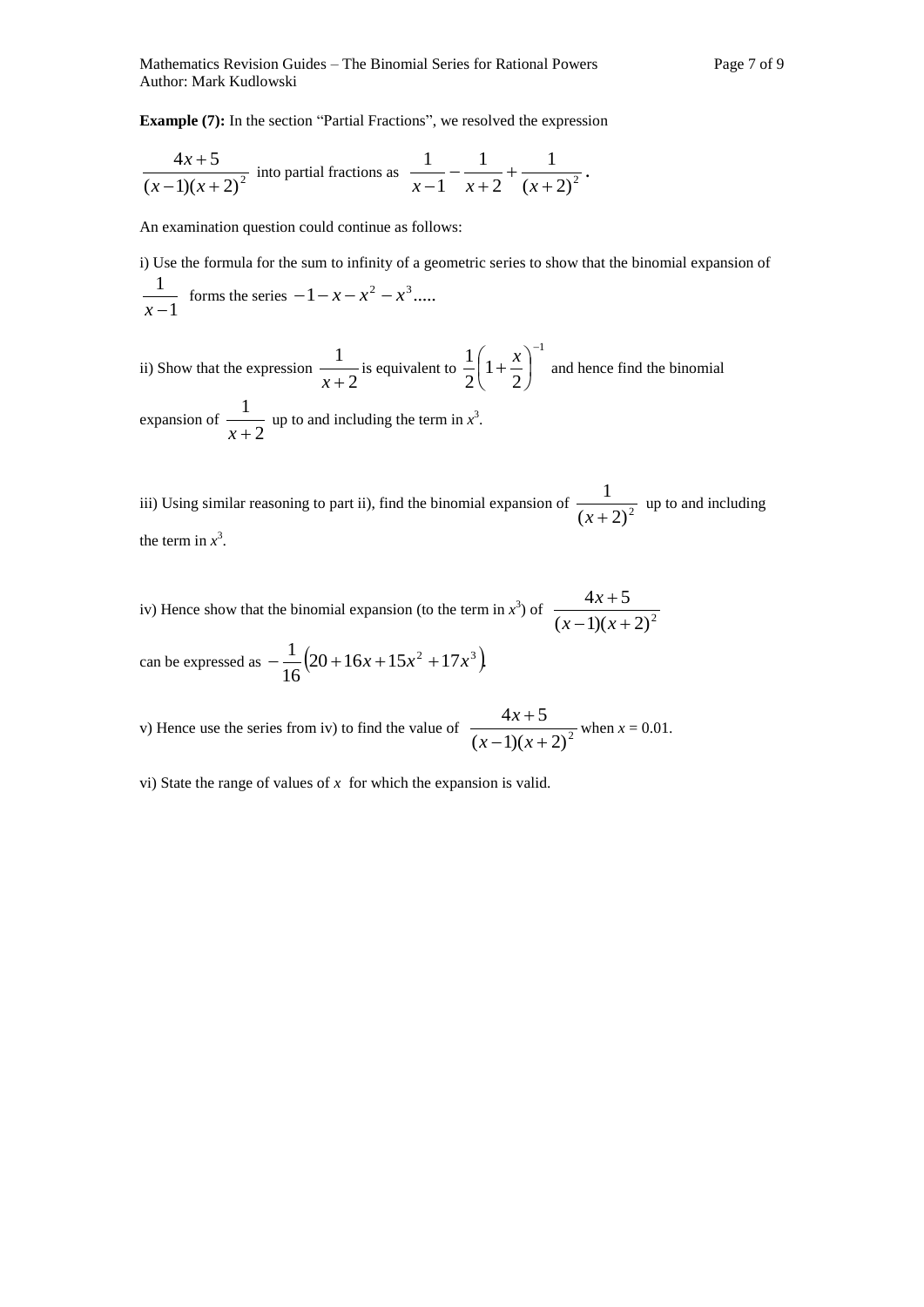ii) The expression  $\frac{1}{x+2}$ 1  $\frac{1}{x+2}$  cannot be expanded in the format  $(2+x)^{-1}$ , so we must rewrite it as 1 1 2  $(2^{-1}) | 1$  $\overline{a}$  $^{-1}$ )  $1+\frac{\lambda}{2}$ J  $\left(1+\frac{x}{2}\right)$  $\setminus$  $\left(1+\frac{x}{2}\right)^{-1}$  and hence as 1 2 1 2  $1\binom{x}{1}$  $\overline{\phantom{a}}$ J  $\left(1+\frac{x}{2}\right)$  $\setminus$  $\left(1+\frac{x}{2}\right)^{-1}$ .

This expansion is valid for  $\left|\frac{x}{2}\right| < 1$ , or  $|x| < 2$ .

Expanding up to the term in  $x^3$  we have:

$$
\frac{1}{2}\left(1+\frac{x}{2}\right)^{-1} = \frac{1}{2}\left[1+(-1)\left(\frac{x}{2}\right)+\frac{(-1)(-2)}{2!}\left(\frac{x}{2}\right)^{2}+\frac{(-1)(-2)(-3)}{3!}\left(\frac{x}{2}\right)^{3}+\dots\right]
$$

$$
=\frac{1}{2}\left[1-\frac{1}{2}x+\frac{1}{4}x^{2}-\frac{1}{8}x^{3}+\dots\right]=\frac{1}{2}-\frac{1}{4}x+\frac{1}{8}x^{2}-\frac{1}{16}x^{3}\dots
$$
(Series B)

iii) The binomial expansion of  $\frac{1}{(x+2)^2}$ 1  $\frac{1}{(x+2)^2}$  must similarly be adjusted as follows:

$$
\frac{1}{(x+2)^2} = (2^{-2})\left(1+\frac{x}{2}\right)^{-2} = \frac{1}{4}\left(1+\frac{x}{2}\right)^{-2}
$$
  
=  $\frac{1}{4}\left[1+(-2)\left(\frac{x}{2}\right)+\frac{(-2)(-3)}{2!}\left(\frac{x}{2}\right)^2+\frac{(-2)(-3)(-4)}{3!}\left(\frac{x}{2}\right)^3+\dots\right]$   
=  $\frac{1}{4}\left[1-x+\frac{3}{4}x^2-\frac{1}{2}x^3+\dots\right] = \frac{1}{4}-\frac{1}{4}x+\frac{3}{16}x^2-\frac{1}{8}x^3\dots$  (Series C)

This expansion is valid for  $\left|\frac{x}{2}\right| < 1$ , or  $|x| < 2$ .

iv) Combining the expressions for Series **A**, **B** and **C** gives the following results: (Remember that series **B** must be subtracted, not added !)

| <b>Series A</b>                | $-x$ |    |  |
|--------------------------------|------|----|--|
| <b>Series B</b><br>(SUBTRACT!) |      |    |  |
| <b>Series C</b>                |      |    |  |
| <b>Total</b><br>$(A - B + C)$  | $-x$ | 15 |  |